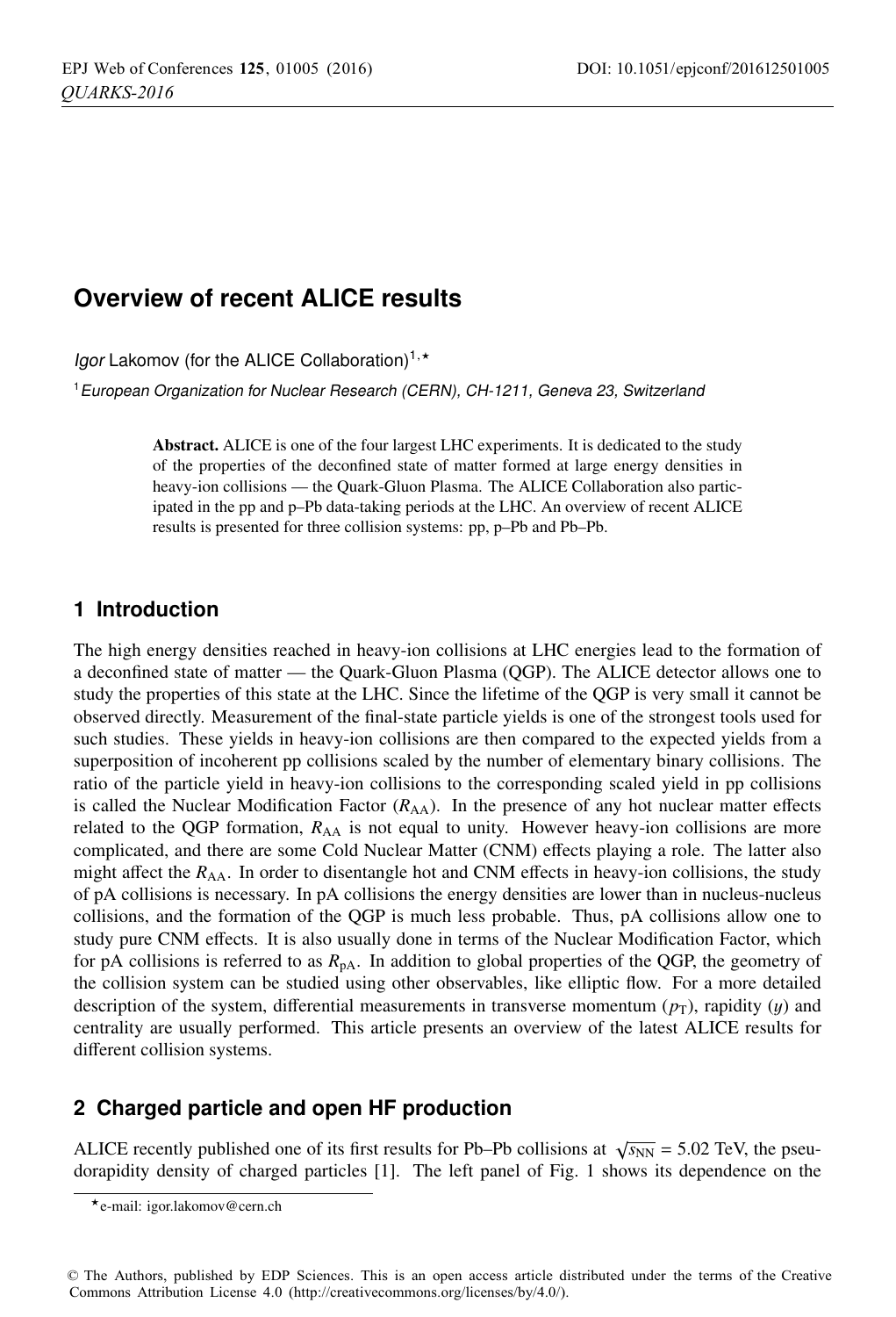collision energy compared to other experimental measurements. The rising trends established by the low-energy data for minimum bias pp, p(d)–A collisions as well as for central AA collisions are confirmed by the ALICE measurements. Moreover, the fact that p–Pb and d–Au measurements lay on the curve for pp collisions leads to the conclusion that the strong rise seen in nucleus-nucleus collisions is not solely related to the multiple interactions undergone by the participants since the proton in pA collisions also encounters multiple nucleons in the nucleus. In the right plot of Fig. 1 the centrality dependence of the pseudorapidity density of charged particles is shown. The results for Pb–Pb at 5.02 TeV are compared to those from pp and Pb–Pb both at 2.76 TeV and to p–Pb measurements at 5.02 TeV. A strong dependence on the average number of participants  $N_{\text{part}}$  is seen:  $\frac{dN}{d\eta}$  /  $\left(\frac{\langle N_{\text{part}}\rangle}{2}\right)$  is increasing with the increase of  $N<sub>part</sub>$ , i.e. from peripheral to central collisions. The data clearly show the scaling of the centrality dependence with energy and collision system . In order to quantify the



Figure 1: Pseudorapidity density of charged particles  $\langle \frac{dN}{d\eta} \rangle / (\langle N_{part} \rangle / 2)$  as a function of average number of participants (*N*part) for central (left) and 0-80% central (right) collisions. In the left panel the results from other experiments for various collision systems and energies are also shown. In the right panel pp and Pb-Pb results are scaled by 1.13 and 1.2, respectively.

nuclear matter effects in p–Pb and Pb–Pb collisions ALICE measured the nuclear modification factors for identified particles. In the left panel of Fig. 2 the  $R_{\text{pPb}}$  measurements are presented for charged hadrons, pions, kaons and protons [2]. At high  $p<sub>T</sub>$ ,  $R<sub>ppb</sub>$  is consistent with unity for all species, while at intermediate  $p<sub>T</sub>$ , in the Cronin effect region, a mass ordering is seen with an indication of proton enhancement. The right panel of Fig. 2 shows the  $R_{\text{PbPb}}$  for D-mesons which is compared to previous  $R_{\text{pPb}}$  measurements for D-mesons [3]. For both central and semi-central Pb–Pb collisions D-meson production is suppressed, up to a factor of 5–6 and 3, respectively, at  $p_T \sim 10 \,\text{GeV}/c$ . Results for p–Pb collisions in both panels of Fig. 2 are indicative of the hot nuclear matter origin of the corresponding suppression seen in Pb–Pb collisions.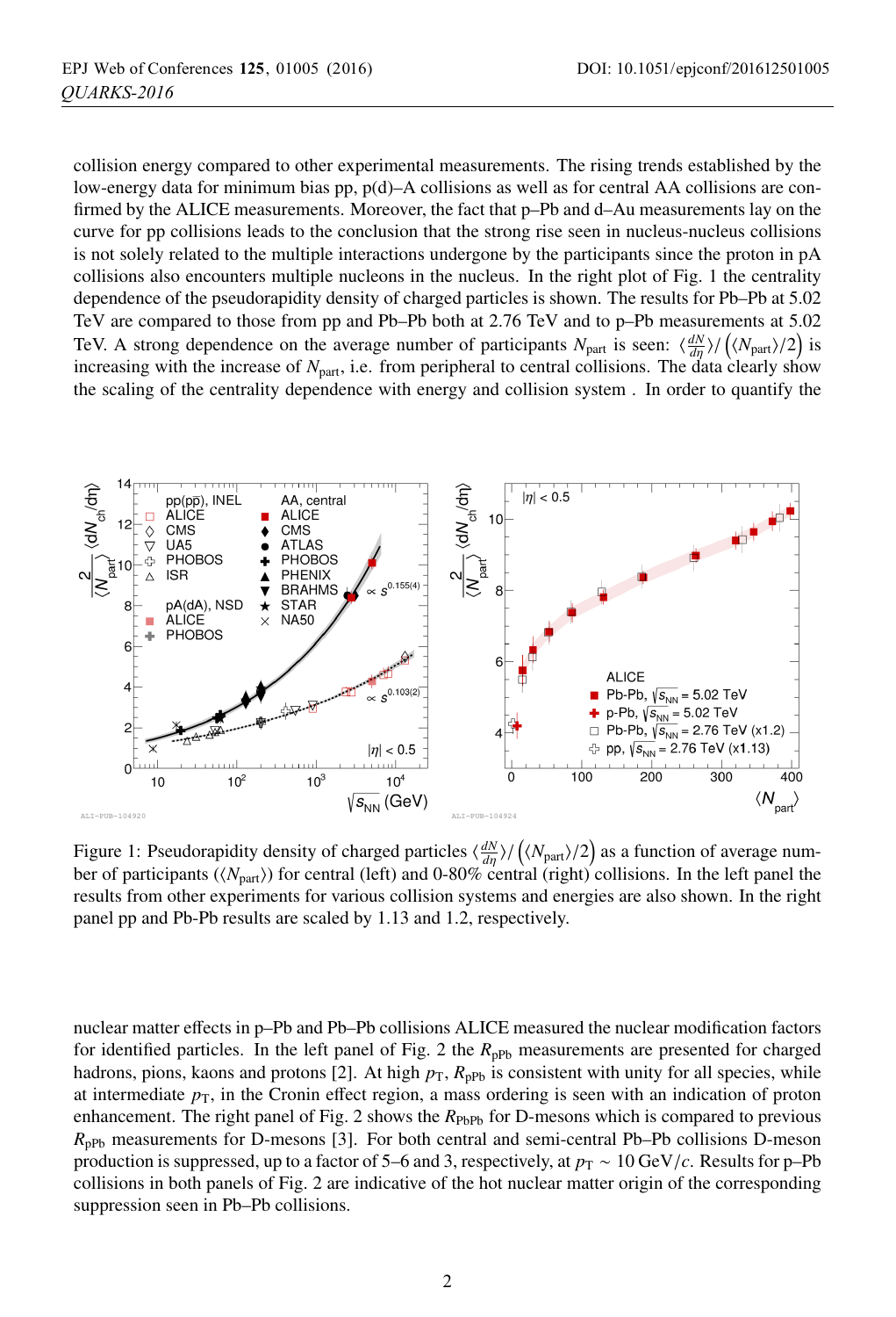

Figure 2: Nuclear modification factors of charged particles in p–Pb collisions (left), and of D-mesons in Pb–Pb collisions (right). In the left panel results are shown separately for different particle species: charged hadrons, pions, kaons and protons. In the right panel the results are shown for central  $(0 -$ 10%) and semi-central (30−50%) Pb–Pb collisions, and compared to the ALICE p–Pb measurements.

## **3 Jets and flow**

For a deeper understanding of the initial collision geometry, transport mechanisms etc., the momentum anisotropy of the final state particles is usually studied. This is done experimentally in terms of the anisotropic flow coefficients representing the coefficients of the Fourier decomposition of the particle angular distribution. ALICE measured  $v_2, v_3$  and  $v_4$  of the charged particles angular distribution in Pb–Pb collisions at 5.02 TeV and compared them to the corresponding results at lower energy (2.76 TeV) [4]. As can be seen from the left panel of Fig. 3, the values of  $v_2$ ,  $v_3$  and  $v_4$  increase with  $\sqrt{s_{NN}}$ from 2.76 to 5.02 TeV. In the  $0-50\%$  centrality range they increase by  $(3.0\pm0.6)\%$ ,  $(4.3\pm1.4)\%$  and  $(10.2\pm3.8)\%$ , respectively. Moreover, this increase seems to be independent of centrality as seen from the corresponding ratios. Hydrodynamical models describe these results fairly well. In the right top and bottom panels of Fig. 3, the ALICE  $v_2$  measurements for charged jets in central and semi-central Pb–Pb collisions at 2.76 TeV, respectively, are shown [5]. With a significance higher than  $3\sigma$  the semi-central Pb–Pb measurements indicate a non-zero  $v_2^{\text{ch jet}}$ . The observed behavior indicates a pathlength dependence of the in-medium parton energy loss. Larger uncertainties on the measurements for central Pb–Pb collisions preclude drawing a strong conclusion on the magnitude of  $v_2^{\text{ch}}$  iet. Moreover, for central Pb–Pb collisions, the fluctuations in the initial state may contribute to the measured nonzero  $v_2^{\text{ch jet}}$ . The  $v_2^{\text{ch jet}}$  results are compared to single particle  $v_2$  from ALICE and CMS and  $v_2^{\text{calo jet}}$ 2 measured by ATLAS. While they cannot be directly quantitatively compared given the difference in the energy scale, the results agree fairly well showing a positive  $v_2$  for both charged particles and jets to high  $p<sub>T</sub>$  in central and semi-central Pb–Pb collisions. This observation indicates that the sensitivity to the collision geometry persists up to high  $p<sub>T</sub>$ .

#### **4 Quarkonium production**

The study of the production of quarkonia, bound states of a charm (beauty) quark and its antiquark, is of particular interest. Heavy and tightly bound, the heavy quark pairs are produced in the initial hard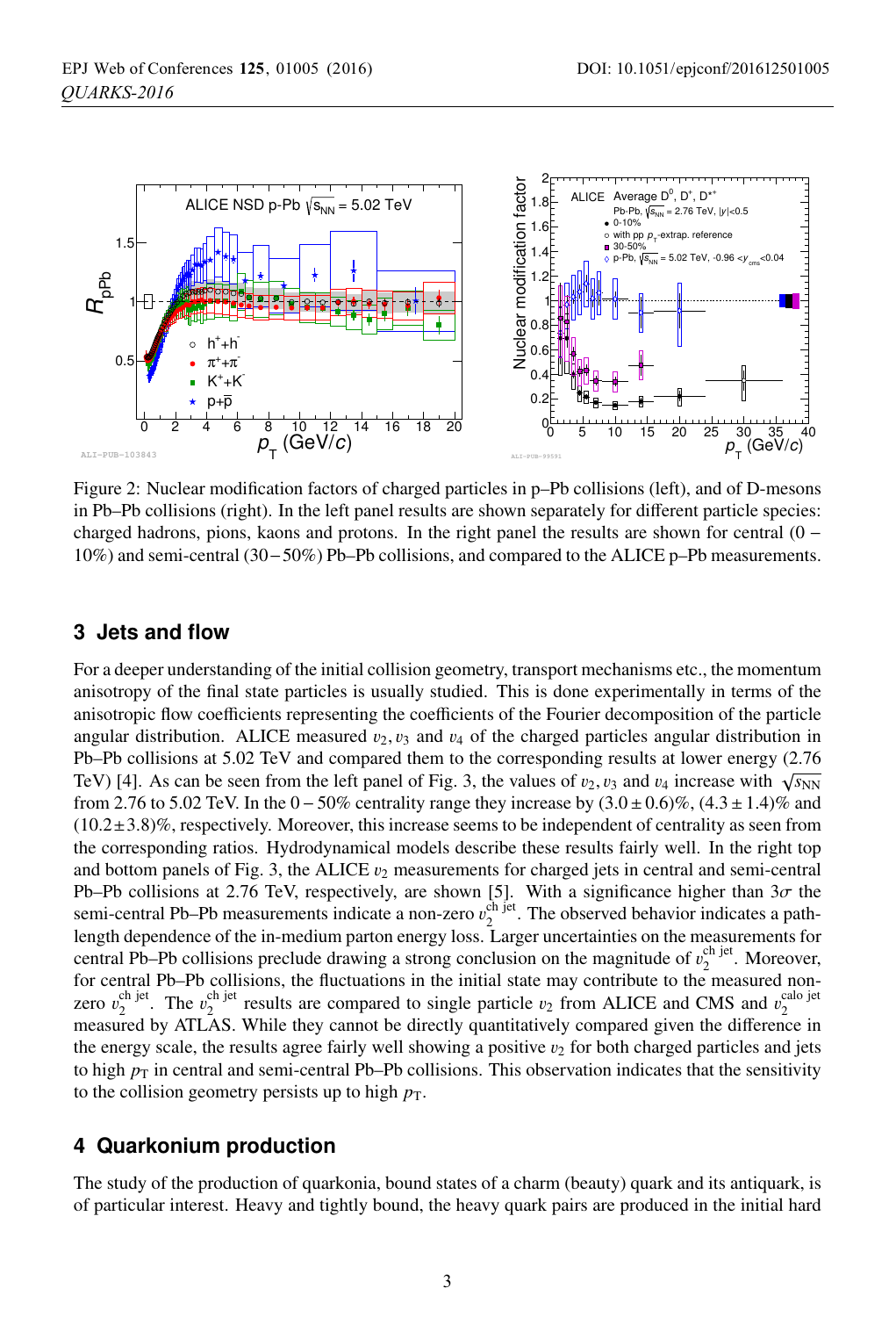

Figure 3: Measurements of the anisotropic flow of charged hadrons (left) and of charged jets (right) in Pb–Pb collisions. In the left panel ALICE results for 5.02 and 2.76 TeV as a function of centrality are compared. In the right part of the figure, results are shown for central  $(0 - 5\%$ , top) and semicentral (30−50%, bottom) collisions as a function of *<sup>p</sup>*T. In both plots on the right, the corresponding measurements from ATLAS and CMS are also shown.

partonic collisions. Sequential suppression of quarkonium states with the increase of the temperature of the collision may be used as a QGP thermometer [6, 7], therefore thorough study of quarkonium production is crucial for understanding the physics in heavy-ion collisions. Figure 4 shows the ALICE measurements of the  $J/\psi$  suppression in Pb–Pb collisions at 2.76 TeV as a function of centrality [8] (left panel) and of  $p_T$  [9] (right panel). The J/ $\psi$  production is suppressed in Pb–Pb collisions. The suppression increases with increasing centrality and for higher  $p<sub>T</sub>$ . A comparison to the results from PHENIX for Au–Au collisions at 0.2 TeV in the left panel of Fig. 4 indicates a larger  $J/\psi$  suppression at RHIC energies compared to that seen at about 10 times higher collision energies at the LHC. This is the effect of recombination which is expected to be significant at LHC energies while at RHIC energies it is almost negligible. At low  $p<sub>T</sub>$  its effect is expected to be higher, thus high- $p<sub>T</sub> J/\psi$  are more suppressed. However it was not expected to explain the strong low- $p_T J/\psi$  excess at low  $N_{part}$  (corresponding to peripheral collisions) clearly seen in the right panel of Fig. 4. After more detailed study this excess was understood as an effect from coherent photo-production of  $J/\psi$  in ultra-peripheral collisions [9]. After the extensive analysis of the  $J/\psi$  production in p–Pb collisions where the CNM effects were quantified as a function of  $p<sub>T</sub>$ , rapidity and centrality [10–12], and the corresponding measurement of the  $\psi(2S)$  production in p–Pb collisions integrated over centrality [13], ALICE recently published the results on the  $\psi(2S)$  production in p–Pb collisions as a function of centrality [14]. Figure 5 shows the double ratio of the  $\psi$ (2S) and J/ $\psi$  cross sections in p–Pb collisions with respect to pp collisions:  $\left[\sigma_{\psi(2S)}/\sigma_{J/\psi}\right]_{pp} / \left[\sigma_{\psi(2S)}/\sigma_{J/\psi}\right]_{pp}$  as a function of the number of binary collisions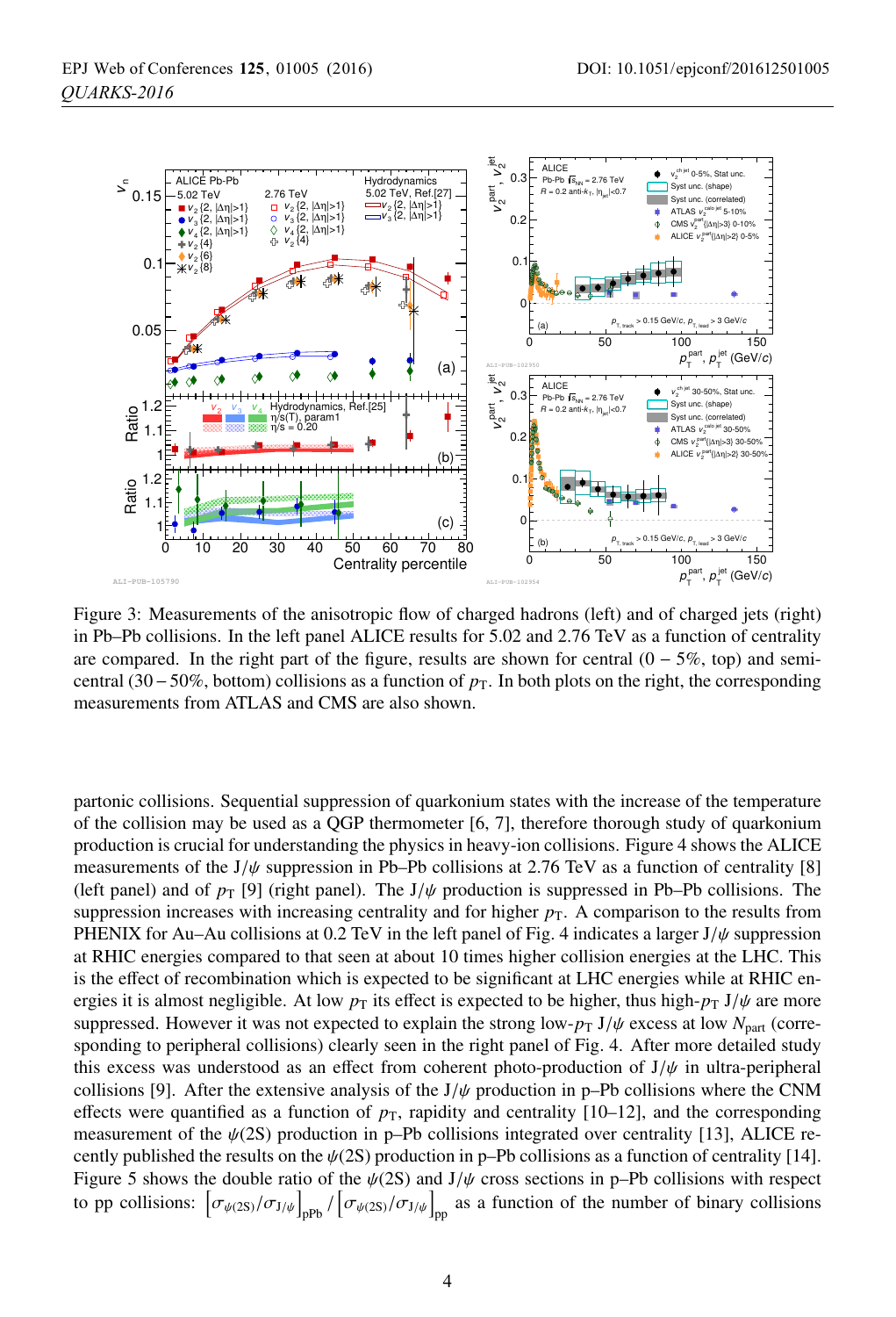

Figure 4: Nuclear modification factor for  $J/\psi$  in Pb–Pb collisions as a function of  $N_{part}$  integrated over  $p_T$  (left) and in different  $p_T$  intervals (right). In the left panel the ALICE data are compared to the corresponding results from PHENIX for Au–Au collisions at 0.2 TeV.

 $N_{\text{coll}}$  (left panel) and of the crossing time  $\langle \tau_c \rangle$  of the  $c\bar{c}$  pair in the nuclear matter (right panel). The measured double ratio indicates a decreasing trend with increasing centrality of the collisions (higher *N*<sub>coll</sub> values) for forward and backward rapidity intervals, which agrees fairly well with theoretical model calculations including final-state effects. However large uncertainties for the forward-y measurements are also consistent with no centrality dependence. Surprisingly, the ALICE measurements show similar behaviour to the PHENIX d–Au results in the mid-y interval and with about 25 times lower collision energy. The crossing time was varied by studying different  $p<sub>T</sub>$  and centrality intervals. At forward rapidity, the  $\tau_c$  values are much smaller than the resonance formation time  $\tau_f$ , excluding a significant role of final-state interactions with nuclear matter. Effects occurring at later times, such as the break-up by co-movers in the hadronic gas, are suitable candidates for the explanation of the observed  $\psi(2S)$  suppression. Significantly larger values of  $\tau_c$  at backward rapidity are still smaller than  $\tau_f$ . The observed  $\tau_c$ -scaling of the double ratios might indicate an effect at least partly related to a dissociation of the fully-formed resonance in nuclear matter.

#### **5 Conclusions**

Some recent ALICE results are presented in this overview for different collision systems (pp, p–Pb, Pb–Pb), including both measurements from Run I and Run II of the data-taking period at the LHC. Comparisons to theoretical models and results from other experiments lead to a deeper understanding of the physics of high-energy particle collisions and give additional constraints to theoreticians to tune their models. Many other ALICE results will appear soon based on the collected and coming data.

#### **References**

- [1] J. Adam et al. (ALICE), Phys. Rev. Lett. 116, 222302 (2016), 1512.06104
- [2] J. Adam et al. (ALICE) (2016), 1601.03658
- [3] J. Adam et al. (ALICE), JHEP 03, 081 (2016), 1509.06888